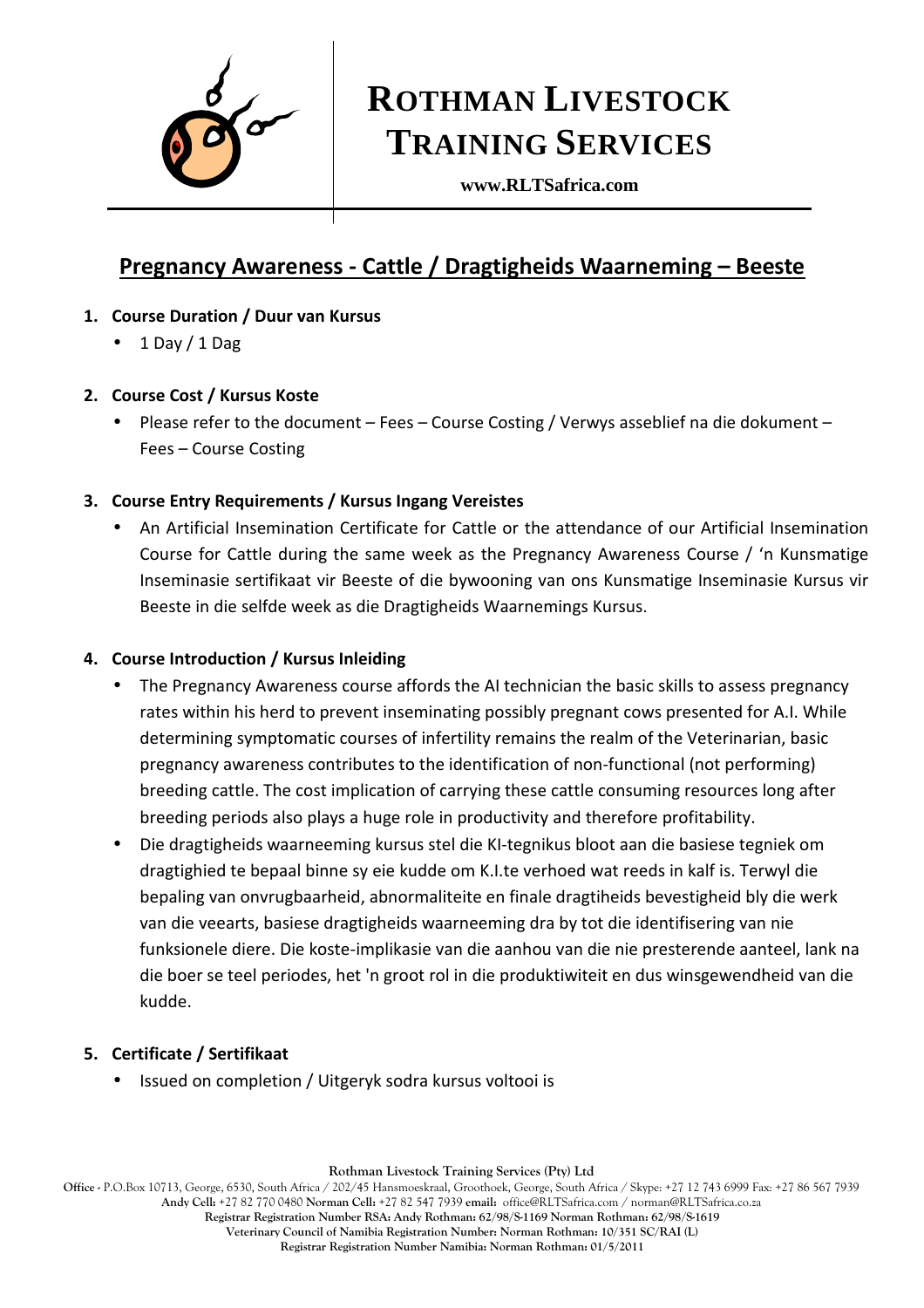# **6. Course Outline / Kursus Uitleg**

## **Day 1 / Dag 1**

- 08h30 09h00 Registration / Registrasie
- Introduction / Inleiding
- Legal Parameters
- Various Methods Used
- Visual Awareness
- Differential Diagnosis / Differensiële Diagnose
- Basic Palpation
- Palpation Indications

## **Coffee Break / Koffie Pouse**

- Guidelines & Measurements
- Period Assessment

## **Coffee Break / Koffie Pouse**

- Practical Training / Praktiese Sessie
- Course finishes at approximately 15h00 / Kursus eindig ongeveer 15h00

#### **7. Important Notes / Belangrike Notas**

- An Artificial Insemination Certificate for Cattle or the attendance of our Artificial Insemination Course for Cattle during the same week as the Pregnancy Awareness Course / 'n Kunsmatige Inseminasie sertifikaat vir Beeste of die bywooning van ons Kunsmatige Inseminasie Kursus vir Beeste in die selfde week as die Dragtigheids Waarnemings Kursus.
- Notes are provided with content in English and Afrikaans, however certain extracts may not be translated to either English or Afrikaans from the original source because of copyright / Notas word verskaf met die inhoud in Engels an Afrikaans, maar sekere uittreksels mag nie vertaal word na Engels of Afrikaans van die oorspronklike bron as gevolg van kopiereg.
- The lectures are presented altering between English and Afrikaans / Die lesings word aangebied deur te verander tussen Afrikaans en Engels.
- Course fees do not include any form of transport to and from the lecture facilities and or to and from practical training whether included in the set course or not / Kursus fooie sluit nie enige vorm van vervoer na of vanaf die opleidingsperseel en of na die praktiese perseel in nie, indien die parkties ingesluit is in die spesifieke kurses of nie.
- Course fees do not include accommodation and accommodation arrangments must be made and paid for by trainees independently / Kursus fooie sluit nie verblyf in nie en verblyf moet self gereel word deur die studente.
- Course fees do not include meals and lunch packs. / Kursus fooie sluit geen etes in nie.
- Tea, coffee and biscuits are provided throughout the course during breaks. / Tee, koffie en koekies word voorsien deur die loop van die kursus gedurende pouse.